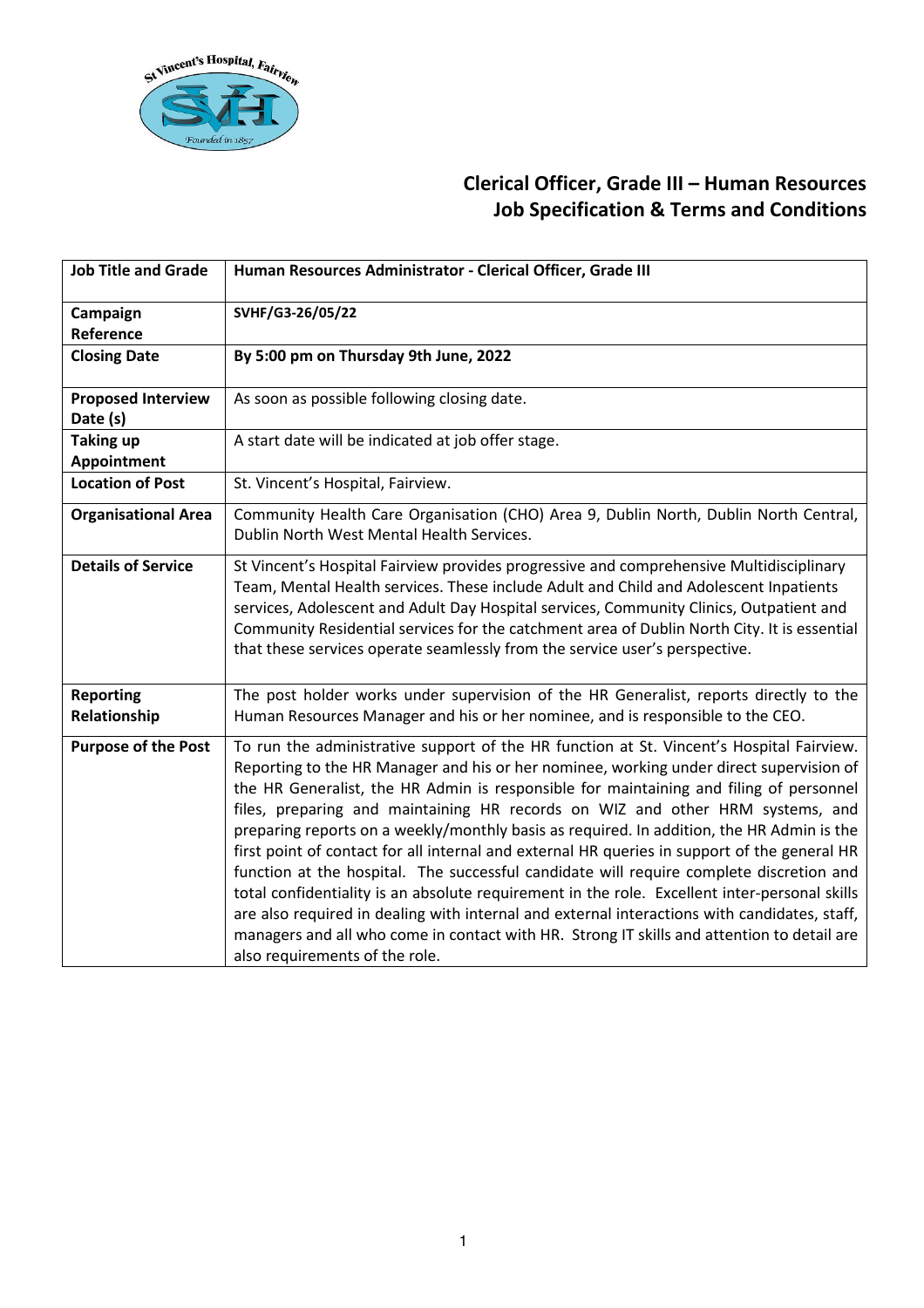

| <b>Principal Duties and</b> | The position of Clerical Officer, Grade III - Human Resources, encompasses administrative                                                                                   |
|-----------------------------|-----------------------------------------------------------------------------------------------------------------------------------------------------------------------------|
| <b>Responsibilities</b>     | responsibilities which include the following:                                                                                                                               |
|                             | Work closely with payroll to provide all necessary statistics and reports required                                                                                          |
|                             | for HSE and hospital management.                                                                                                                                            |
|                             | Ensuring that all employees have the necessary documentation, such as Garda<br>$\bullet$                                                                                    |
|                             | clearance, reference checks and otherwise on file.                                                                                                                          |
|                             | Liaising with approved signatories in organising and scheduling vetting<br>$\bullet$                                                                                        |
|                             | appointments for employees, volunteers and trainees.                                                                                                                        |
|                             | Liaising with departments to maintain accurate records for all volunteers and<br>$\bullet$                                                                                  |
|                             | trainees.                                                                                                                                                                   |
|                             | Ensuring that the policies surrounding the employment of staff are followed; files                                                                                          |
|                             | are reviewed and where anomalies are identified they are immediately escalated<br>to the HRG/HRM/CEO.                                                                       |
|                             | Assist in development, review and implementation of HR policies and procedures<br>$\bullet$                                                                                 |
|                             | in line with best practice.                                                                                                                                                 |
|                             | Ensuring that agency worker agreements with a number of third parties are up to                                                                                             |
|                             | date, relevant and compliant with the needs of the hospital and legislative                                                                                                 |
|                             | obligations.                                                                                                                                                                |
|                             | Assist in design and development of job advertisements for current vacancies.<br>$\bullet$                                                                                  |
|                             | Assist management with all recruitment and selection processes.<br>$\bullet$                                                                                                |
|                             | Ensure that all paperwork is documented and filed as required.<br>٠                                                                                                         |
|                             | Participate in interviews throughout the hospital as required.<br>$\bullet$                                                                                                 |
|                             | Organise and schedule interviews.<br>٠                                                                                                                                      |
|                             | Set up interview packs and circulate to the interview panel                                                                                                                 |
|                             | Posting job descriptions to job boards and approved websites<br>$\bullet$                                                                                                   |
|                             | Maintaining accurate records of sick leave and conducting return to work<br>$\bullet$<br>interviews for administrative staff.                                               |
|                             | Implement induction programme as set out by the Human Resources Manager.<br>$\bullet$                                                                                       |
|                             | Maintain and act on any changes in employment legislation and HSE guidelines or<br>$\bullet$<br>requirements.                                                               |
|                             | Maintaining accurate personnel files and ensuring that any changes to personal<br>$\bullet$                                                                                 |
|                             | details are updated.                                                                                                                                                        |
|                             | Assistance and/or attendance with any disciplinary processes and hearings,                                                                                                  |
|                             | grievances or other employee related matters.                                                                                                                               |
|                             | Maintain close contact with department heads, managers and staff to maintain<br>$\bullet$                                                                                   |
|                             | an awareness of changes, developments or otherwise in the hospital.                                                                                                         |
|                             | Ensure the continuous review of the HR administration processes to ensure a<br>٠                                                                                            |
|                             | more streamlined and efficient service.                                                                                                                                     |
|                             | The above Job Description is not intended to be a comprehensive list of all duties<br>involved and consequently, the post holder may be required to perform other duties as |
|                             | appropriate to the post which may be assigned to him/her from time to time and to<br>contribute to the development of the post, while in office.                            |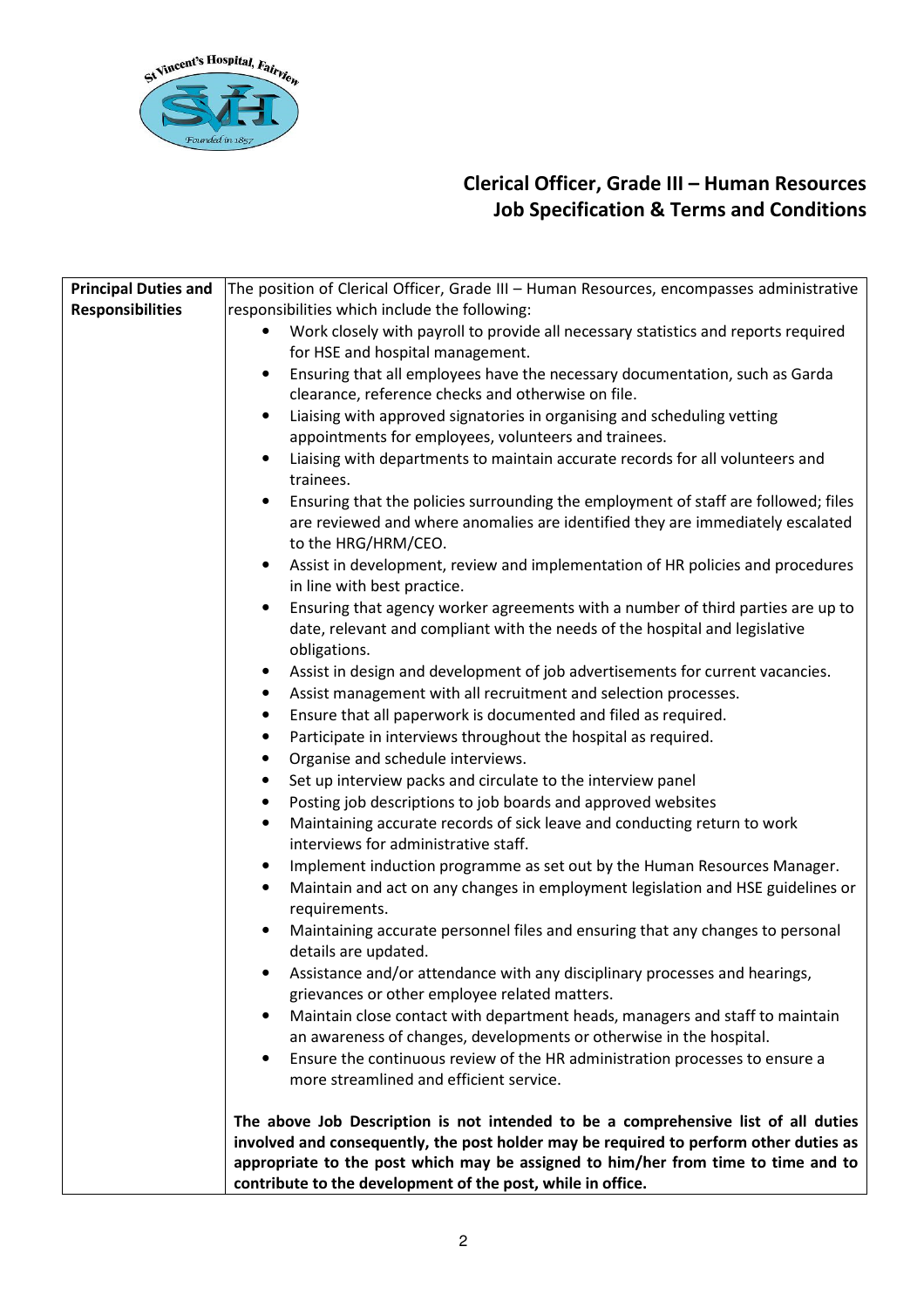

| <b>Eligibility Criteria</b><br><b>Qualifications and/</b><br>or experience | Leaving Certificate or FETAC Level 5 or equivalent<br>$\bullet$<br>HR qualification desirable but not essential<br>٠<br>Excellent interpersonal, communication and teamwork skills<br>٠<br>Highly motivated with strong work ethic<br>$\bullet$<br>Absolute confidentiality is required for this role<br>٠<br>Strong organisational skills with key attention to detail<br>٠<br>Solid IT skills in an office environment - Microsoft Office Suite<br>$\bullet$<br>Experience with a HRM system (e.g. WIZ, SW) would also be an advantage.<br>٠                                                                                                                                                                                                                                                           |
|----------------------------------------------------------------------------|----------------------------------------------------------------------------------------------------------------------------------------------------------------------------------------------------------------------------------------------------------------------------------------------------------------------------------------------------------------------------------------------------------------------------------------------------------------------------------------------------------------------------------------------------------------------------------------------------------------------------------------------------------------------------------------------------------------------------------------------------------------------------------------------------------|
|                                                                            | Previous experience in HR Administration role would be an advantage<br>٠<br>Previous experience or some knowledge of Irish Employment Law would be an<br>$\bullet$<br>advantage.                                                                                                                                                                                                                                                                                                                                                                                                                                                                                                                                                                                                                         |
| <b>Post Specific</b><br><b>Requirements</b>                                | Excellent IT Skills, Microsoft Word, Excel and Access in particular.<br>$\bullet$<br>Organisational skills.                                                                                                                                                                                                                                                                                                                                                                                                                                                                                                                                                                                                                                                                                              |
| <b>Skills, competencies</b><br>and/or knowledge                            | <b>Professional Knowledge &amp; Experience</b><br>Demonstrate:<br>The ability to work in an accurate and methodical manner, with great attention to<br>٠<br>detail, while meeting the demands of a busy office.<br>Excellent MS Office skills to include Word, Excel, Access.<br>$\bullet$<br>Knowledge and experience of using an e-mail system effectively.<br>٠<br>Ability to compile reports.<br><b>Communications &amp; Interpersonal Skills</b><br>Demonstrate:<br>Excellent communication and interpersonal skills including the ability to present<br>information in a clear and concise manner and to communicate successfully and<br>sensitively with patients, the public, staff, management and outside agencies.<br>Strong written communication skills.<br>High degree of confidentiality. |
|                                                                            | <b>Planning &amp; Managing Resources</b><br>Demonstrate:<br>Excellent planning and organisational skills including using computer technology<br>٠<br>effectively.<br>The ability to manage deadlines and effectively handle multiple tasks.<br>٠<br>The ability to manage within allocated resources and a capacity to respond to<br>$\bullet$<br>changes in a plan.<br><b>Evaluating Information, Problem Solving &amp; Decision Making</b><br>Demonstrate:<br>Flexibility, problem solving and initiative skills including the ability to adapt to<br>٠                                                                                                                                                                                                                                                |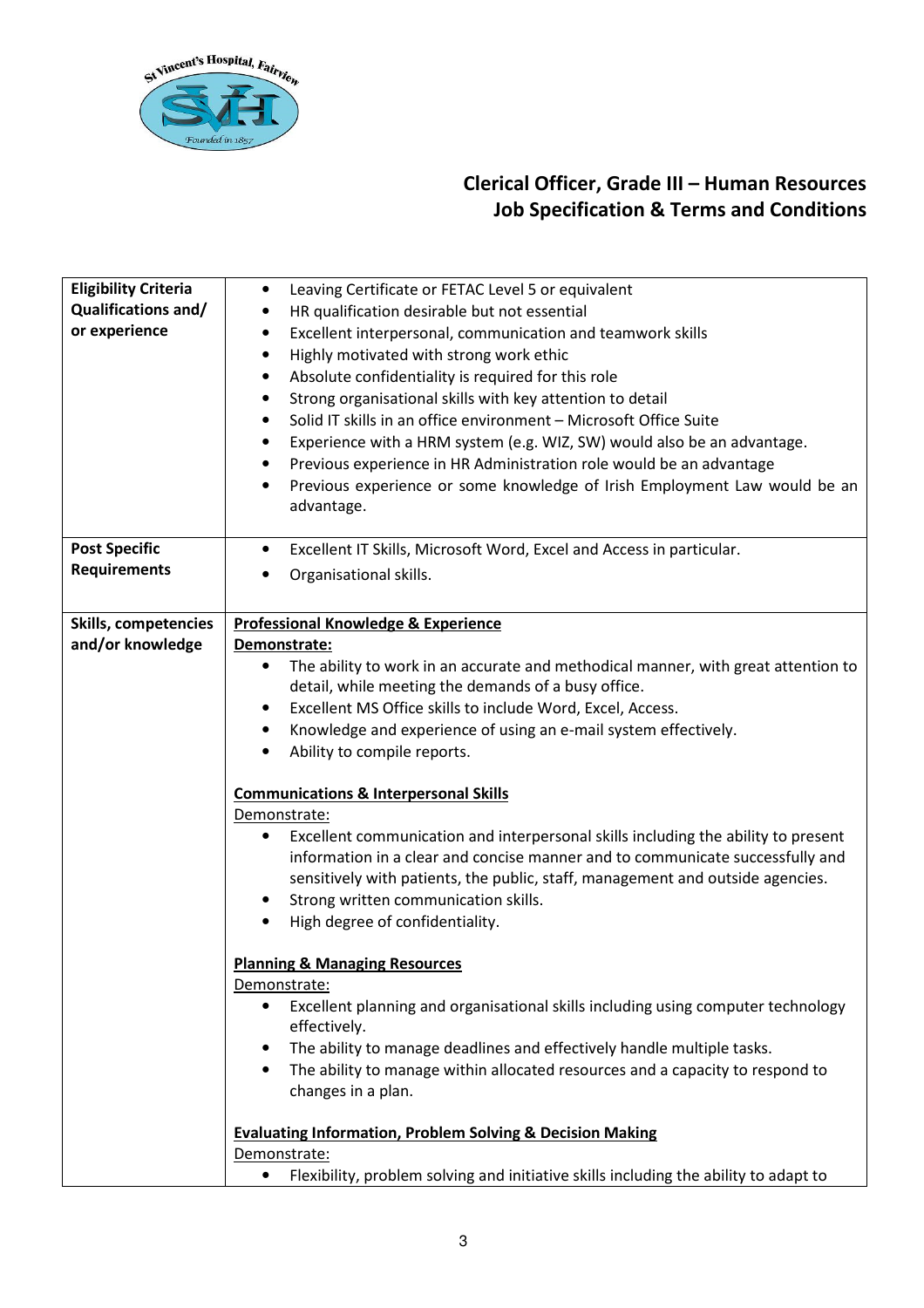

|                                                                                                         | change<br>The ability to appropriately analyse and interpret information, develop solutions<br>and contribute to decisions quickly and accurately as appropriate.<br>The ability to recognise when it is appropriate to refer decisions to a higher level<br>of management.                                                                                                                                                                                      |
|---------------------------------------------------------------------------------------------------------|------------------------------------------------------------------------------------------------------------------------------------------------------------------------------------------------------------------------------------------------------------------------------------------------------------------------------------------------------------------------------------------------------------------------------------------------------------------|
|                                                                                                         | Continued over                                                                                                                                                                                                                                                                                                                                                                                                                                                   |
|                                                                                                         | <b>Team Working</b><br>Demonstrate:<br>The ability to work as part of a team and to establish a good working relationship<br>with a wide range of internal and external stakeholders.<br>The ability to work independently on own initiative.<br>Strong team skills.                                                                                                                                                                                             |
|                                                                                                         | <b>Commitment to a Quality Service</b><br>Demonstrate:<br>Great attention to detail and high levels of accuracy.<br>Awareness and appreciation of the customer both internal and external.<br>A commitment to maintaining high work standards.<br>A commitment to providing a quality service and customer service skills.                                                                                                                                       |
| <b>Campaign Specific</b><br><b>Selection Process</b><br><b>Ranking/Shortlisting</b><br>/Interview/Panel | A ranking and or shortlisting exercise may be carried out on the basis of information<br>supplied within your application for the post. The criteria for ranking and or shortlisting<br>are based on the requirements of the post as outlined in the eligibility criteria and skills,<br>competencies and/or knowledge section of this job specification. Therefore it is very<br>important that you think about your experience in light of those requirements. |
|                                                                                                         | Failure to include information regarding these requirements may result in you not being<br>called forward to the next stage of the selection process.                                                                                                                                                                                                                                                                                                            |
|                                                                                                         | Those successful at the ranking stage of this process (where applied) will be placed on an<br>order of merit and will be called to interview in 'bands' depending on the service needs of<br>the organisation.                                                                                                                                                                                                                                                   |
| <b>Recruitment and</b><br><b>Selection Policy</b>                                                       | St. Vincent's Hospital Fairview will run this campaign in accordance with the Recruitment<br>and Selection Policy Code of St. Vincent's Hospital Fairview.                                                                                                                                                                                                                                                                                                       |
|                                                                                                         | Candidates should note that canvassing will disqualify and will result in their exclusion<br>from the competition. Candidates may be required to produce documentary evidence to<br>support any statements made by them in their application or any supporting<br>documentation. Candidates should note that inaccurate information will invalidate their<br>application.                                                                                        |